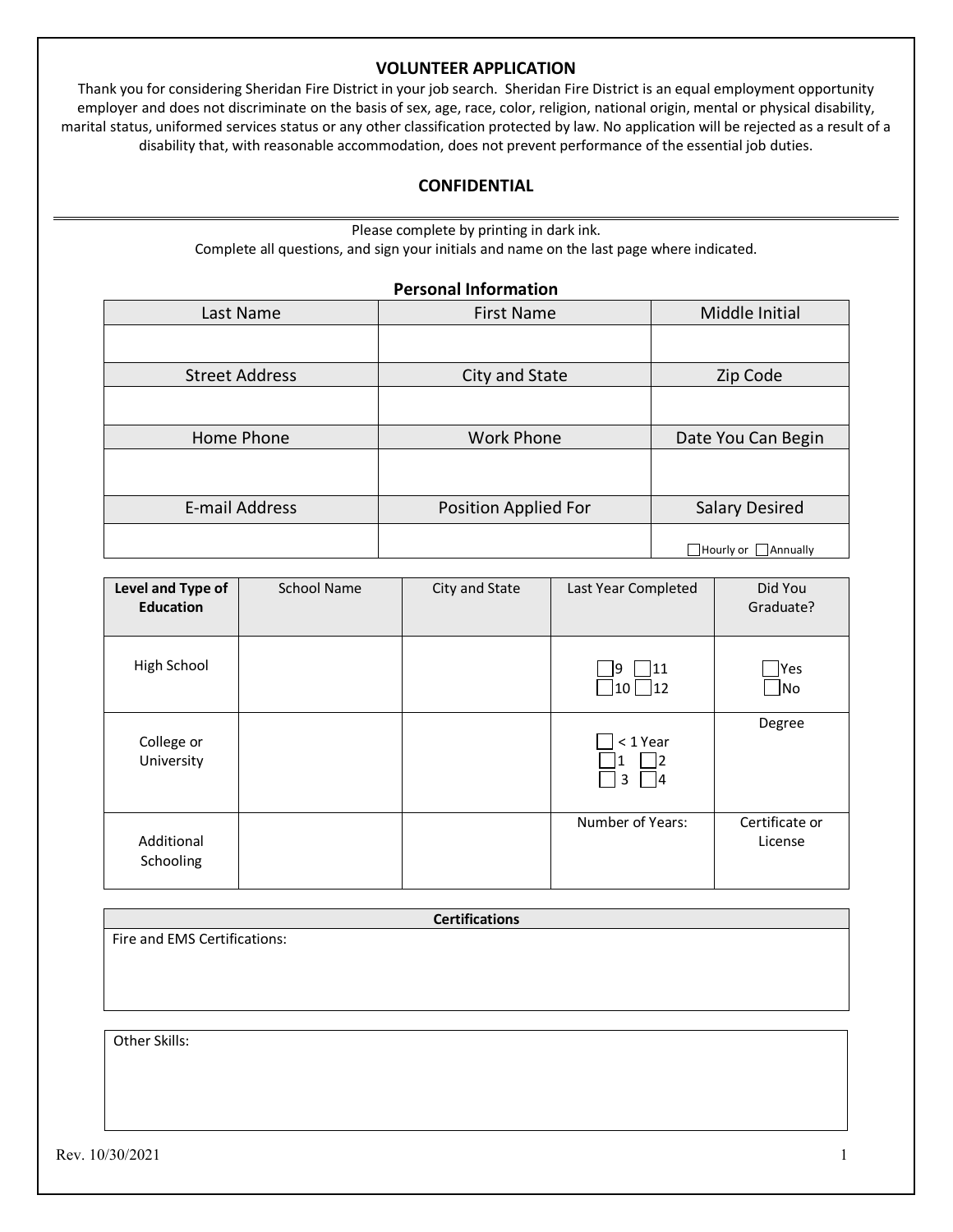# **Employment Record**

Please list your most recent jobs first. Include military service as part of your employment record. If you have a resume, please attach it to this form.

| Employer           | Address                              |
|--------------------|--------------------------------------|
|                    |                                      |
|                    |                                      |
| Telephone Number   | Supervisor's Name                    |
|                    |                                      |
|                    |                                      |
| Job Title          | Dates of Employment (month and year) |
|                    | From:<br>To:                         |
|                    |                                      |
| Reason for Leaving | <b>Essential Job Duties</b>          |
|                    |                                      |
|                    |                                      |
|                    |                                      |
|                    |                                      |
|                    |                                      |

| Employer                | Address                              |
|-------------------------|--------------------------------------|
|                         |                                      |
| <b>Telephone Number</b> | Supervisor's Name                    |
|                         |                                      |
| Job Title               | Dates of Employment (month and year) |
|                         | To:<br>From:                         |
| Reason for Leaving      | <b>Essential Job Duties</b>          |
|                         |                                      |

| Employer           | Address                              |
|--------------------|--------------------------------------|
|                    |                                      |
| Telephone Number   | Supervisor's Name                    |
|                    |                                      |
| Job Title          | Dates of Employment (month and year) |
|                    | From:<br>To:                         |
| Reason for Leaving | <b>Essential Job Duties</b>          |
|                    |                                      |
|                    |                                      |
|                    |                                      |
|                    |                                      |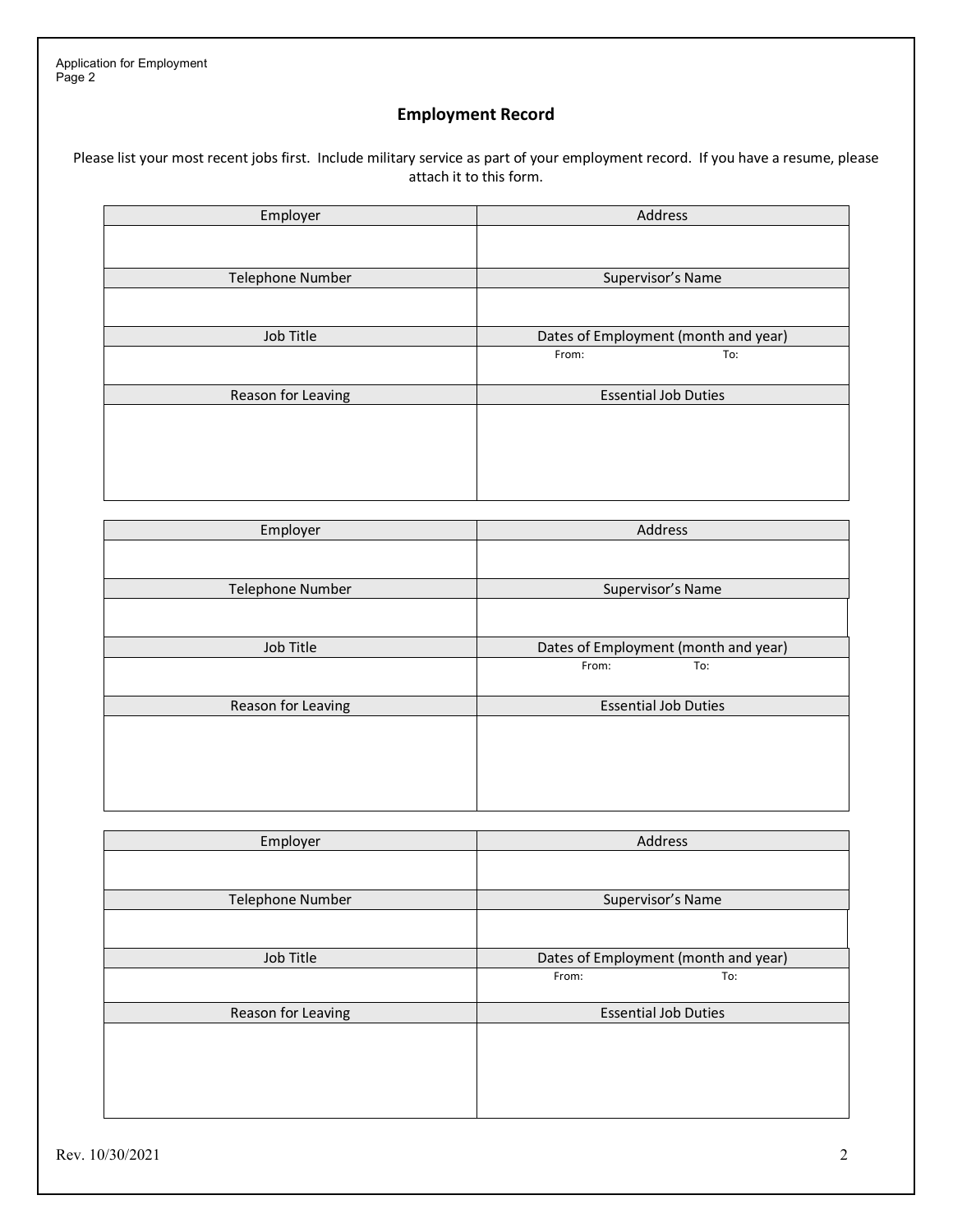## **General Information**

| May we contact your present employer?                                                                                                                                                               | lYes        |     |
|-----------------------------------------------------------------------------------------------------------------------------------------------------------------------------------------------------|-------------|-----|
| Do you have the legal right to work in the United States?                                                                                                                                           | <b>IYes</b> | lNo |
| (If hired, you will be required to provide identification to prove eligibility for employment)                                                                                                      |             |     |
| Have you been employed or attended school using any other name? If yes, please<br>indicate names previously used:                                                                                   | -lYes       |     |
| Are you able to perform the primary duties of the job as outlined in the newspaper<br>advertisement, announcement, posting, job line, job description, with or without<br>reasonable accommodation? | Yes         |     |
| If no, please explain:                                                                                                                                                                              |             |     |

### **Additional Information**

Please use the space provided to list any additional employers, periods of time not worked, or any other information that you believe we should know in considering your application for employment.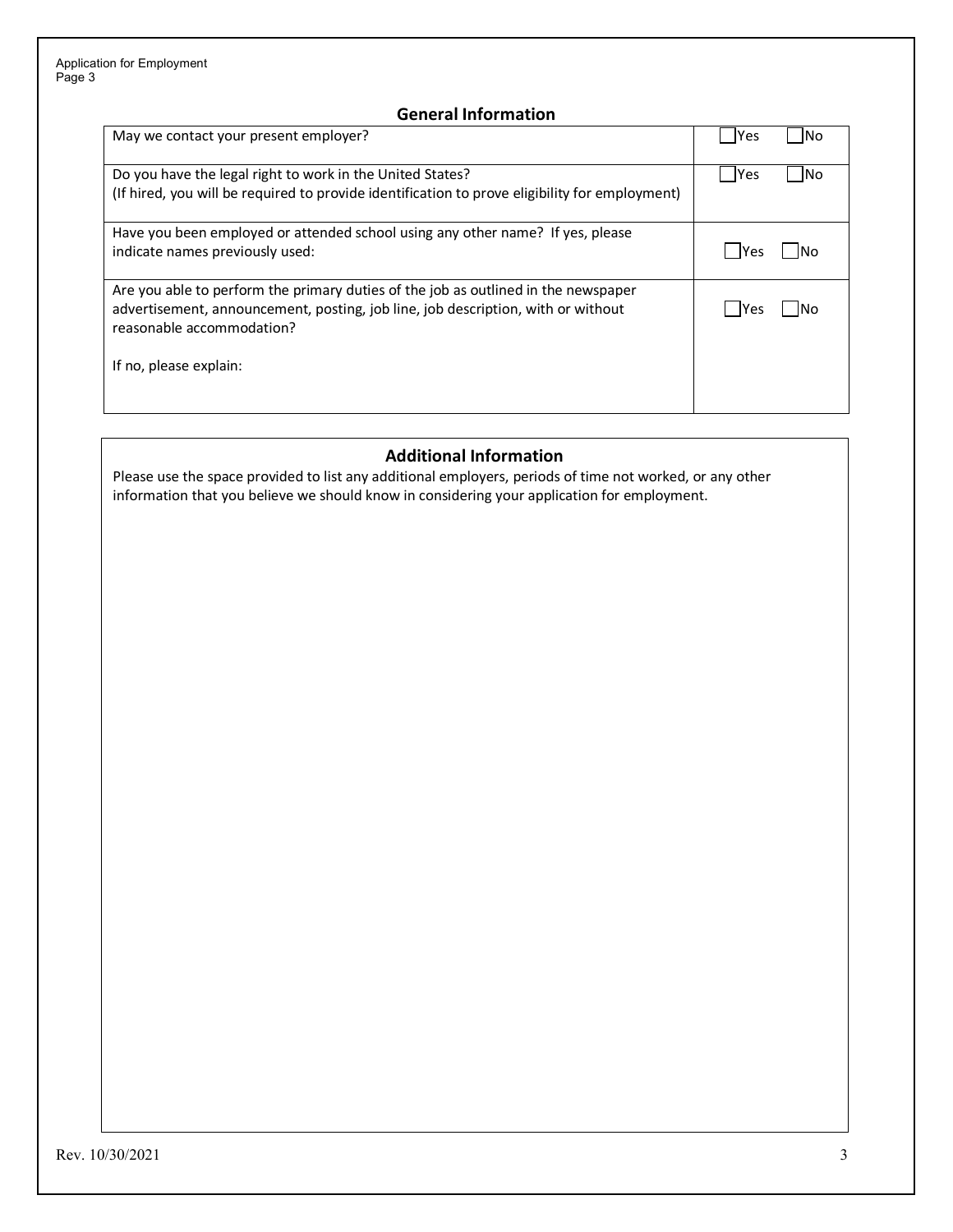| <b>Application for Employment</b> |  |
|-----------------------------------|--|
| Page 4                            |  |

### **Please read carefully, initial each paragraph and sign below**

I certify that I have answered the above questions truthfully and have not withheld any information relative to my application. I understand that any falsification, misrepresentation, or omission, as well as any misleading statements or omissions of the application information, attachments, and supporting documents generally will result in denial of employment or immediate termination, if discovered after hire.

I authorize Sheridan Fire District to thoroughly investigate my references, work record, education, and other matters related to my suitability for employment, and further authorize the references I have listed to disclose to the organization any and all letters, reports, and other information related to my work records, without giving me prior notice of such disclosure. In addition, I release Sheridan Fire District, my former employers and all other persons, corporations, partnerships and associations from any and all claims, demands, or liabilities arising out of or in any way related to such investigation or disclosure.

I authorize Sheridan Fire District to investigate whether I have a criminal record of convictions, and, if so, the nature of such convictions and all the surrounding circumstances of the conviction. SheridanFire District has advised me that any criminal background check will focus on convictions, and that a criminal record will not necessarily disqualify me from employment.

If hired or if offered volunteer membership, I recognize the rules and policies of Sheridan Fire District. I understand that my employment and compensation can be terminated at any time, with or without cause, and with or without notice, at the option of Sheridan Fire District or myself. I understand that the position applied for of the organization is the only person who will ever have the authority to create any other terms of employment and/or to enter into any employment contract and that all such contracts must be in writing and signed by both parties. However, I also understand that unless otherwise stated in an employment contract, the organization may change, withdraw, and interpret other policies (including wages, hours and working conditions) as it deems appropriate.

If hired or if offered volunteer membership, I understand and acknowledge that I may be required to submit to a physical examination, including drug test. Additionally, I would then need to authorize the release of the results of such an examination to Sheridan Fire District for their use in evaluating my suitability for employment. Further, I would also need to release the examining facility and Sheridan Fire District from any and all liability, and from any damage that may result from the release of such information.

Signature **Print Name** 

\_\_\_\_\_\_\_\_\_\_\_\_\_\_\_\_\_\_\_\_\_\_\_\_\_\_\_\_\_\_\_\_\_\_\_\_\_\_\_\_\_\_\_\_ \_\_\_\_\_\_\_\_\_\_\_\_\_\_\_\_\_\_\_\_\_\_\_\_\_\_\_\_\_\_\_\_\_\_\_\_\_\_\_

Date

Rev. 10/30/2021

\_\_\_\_\_\_\_\_\_\_\_\_\_\_\_\_\_\_\_\_\_\_\_\_\_\_\_\_\_\_\_\_\_\_\_\_\_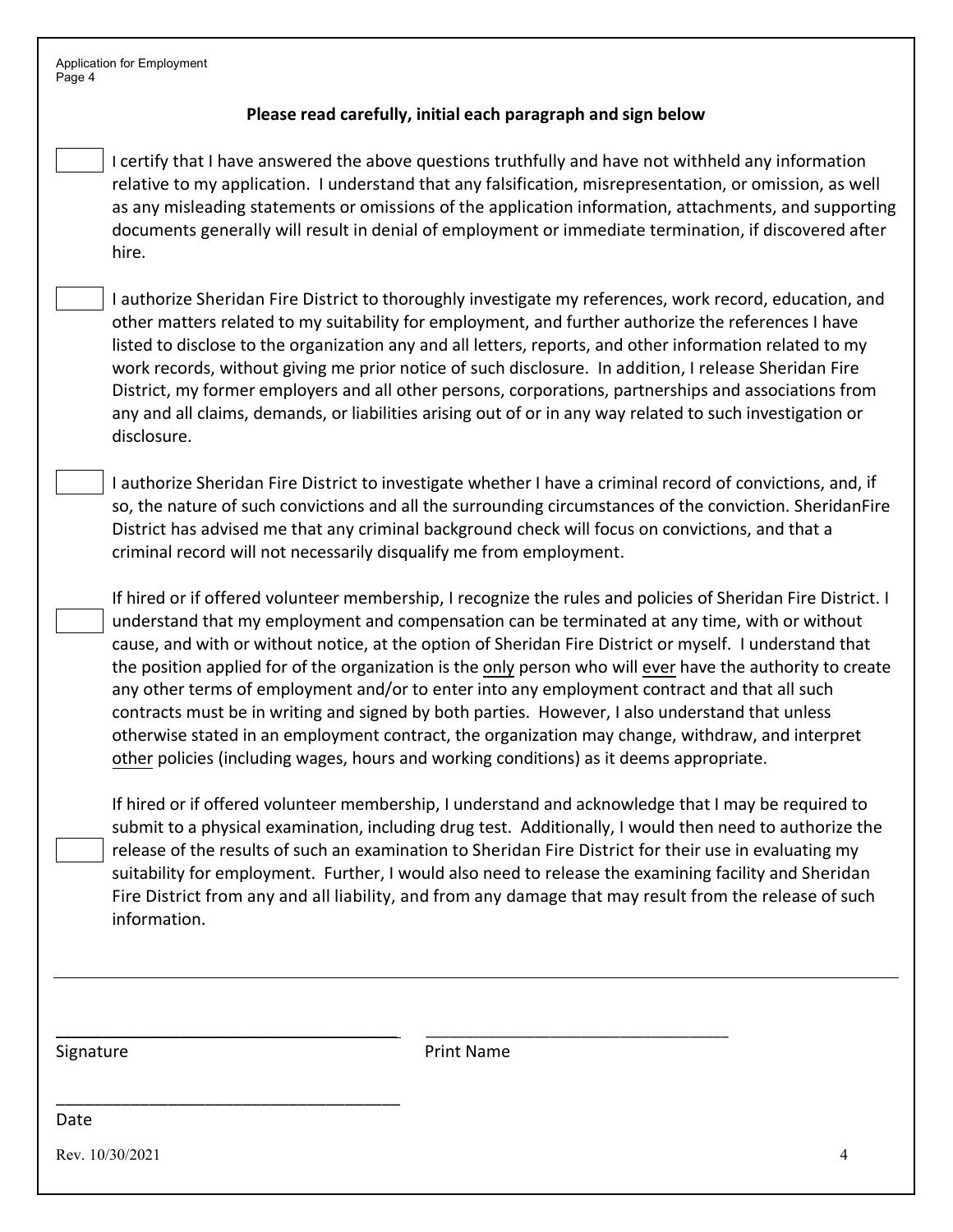# **Important Information to Know Before Filling Out An Application for Employment with Sheridan Fire District**

- 1. All areas of the application must be filled out completely and accurately. Please fill in the required information directly on the application and do not indicate "see resume."
- 2. If you are offered a position with Sheridan Fire District, be aware that we may verify all of the information that you have written on the application, as well as your resume. If there is a discrepancy in your information, the job offer may be withdrawn. It is important to be sure that what you have written is correct.
- 3. If you have any questions about completing the application, it is important to please ask the Sheridan Fire District representative who has been assisting you.

Thank you for your cooperation.

## **Applicant Acknowledgement:**

My signature below indicates that I have read and understand the importance of supplying accurate information on the application. I am also aware of the possibility of an offer of employment being withdrawn if any of the information is not correct.

\_\_\_\_\_\_\_\_\_\_\_\_\_\_\_\_\_\_\_\_\_\_\_\_\_\_\_\_ \_\_\_\_\_\_\_\_\_\_\_\_\_\_\_\_\_\_\_\_\_\_\_\_\_\_

*Applicant Signature Date* 

**To claim veterans' preference in hiring, complete the Veteran's Preference Form and submit it with the required documentation at the time you submit this application.**